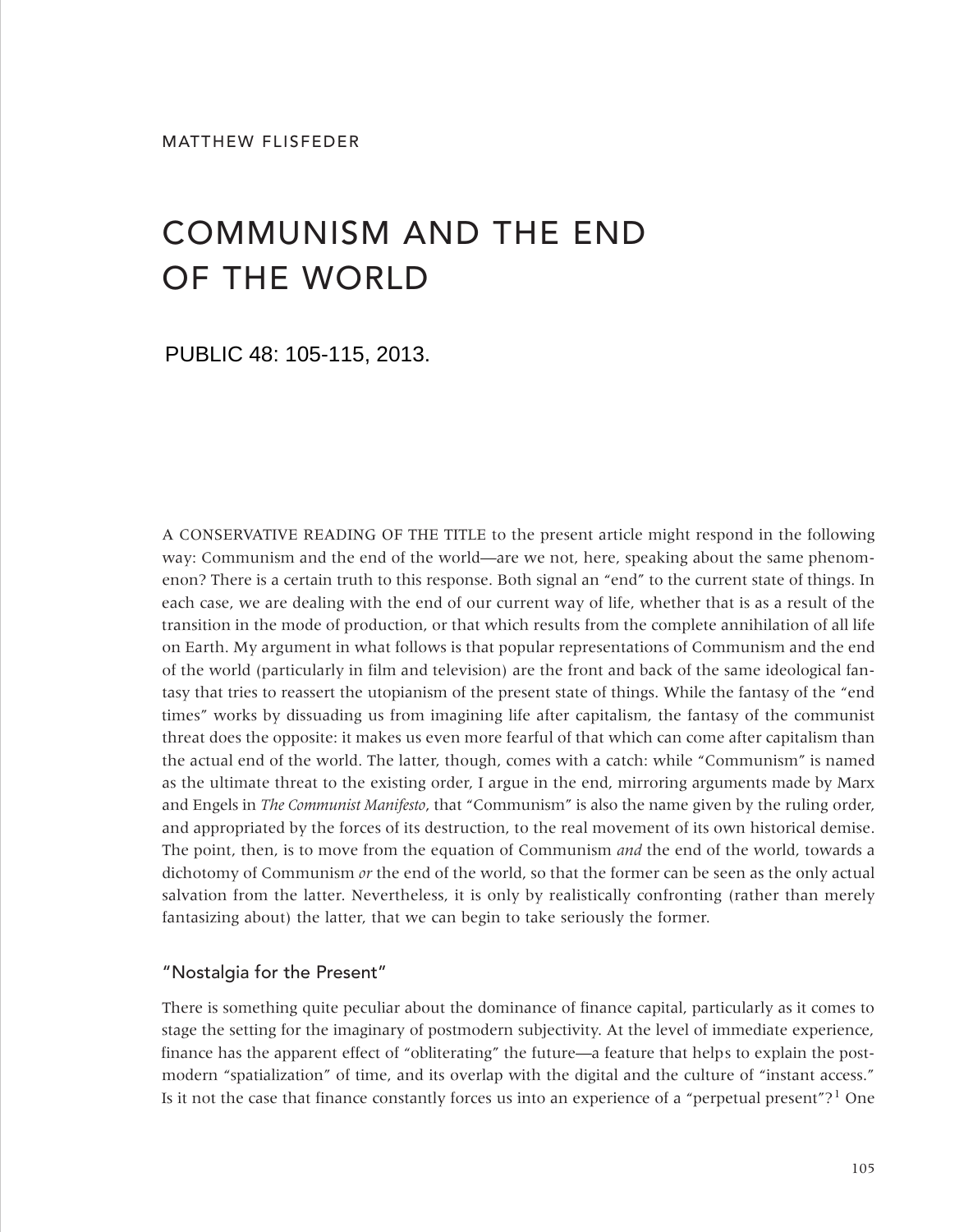in which we are required to continuously "borrow" from our own future in order to pay for our very present existence; so that, the future never seems to arrive because it has already been borrowed and not saved? Here, we witness the more than obvious correlation between postmodernism and consumer society encapsulated in credit—or, more precisely, the credit card. Ours is an experience of a "perpetual present" because we are constantly working towards catching up with our debts. This ethic of borrow and spend is in contrast with the modern ethic of save and produce. In a prior stage of capitalism (perhaps even during that post-war period of class compromise in the social welfare state)—a stage during which it was possible to "save for the future"—there still existed a vision of that which was yet to come as something distant, something better, utopian even. Was it not during this period that we could still imagine some better, more prosperous future? The 1960s, for instance, gave us the *Star Trek* (1966-1969) vision of universal humanity. Who, today, even considers what the future might look like? In fact, the most recent instalment of the *Star Trek* film franchise gives as an image of the future that almost mirrors our own present; that is, in a way that almost accomplishes the opposite of what Fredric Jameson refers to as "nostalgia for the present."2

Nostalgia films, such as George Lucas's *American Graffiti* (1973), or Gary Ross's *Pleasantville* (1998), exemplify the postmodern phenomenon of "nostalgia for the present" that Jameson describes. What we have here is a representation of the past, coloured (literally in the case of *Pleasantville*) by sensibilities from the present. The accomplishment, here, is to de-historicize the present—that is, in a way, to eternalize present sensibilities: to make them appear as always having been so. "Nostalgia for the present," thus, creates the appearance of a present that is contained in the past, so that when we engage with texts such as these, the nostalgia that we experience is one for our own "presentness."

In the case of J. J. Abram's *Star Trek* (2009), and films like it, we have the same operation, but in reverse. Instead of a projection of the present into the past, we get the present contained in the depiction of the future. Now, certainly, this is a feature that arises in the original *Star Trek* television series (and, perhaps, more so in *Star Trek: The Next Generation* (*TNG*) which ran from 1987-1994: during the dying days of the Soviet Union, liberal democracy could be professed as the victor of the Cold War), itself a reflection of its own historicity. But what we encounter in the new film is a future depicted as not so distant. This, as I have noted elsewhere,<sup>3</sup> is captured in a scene near the beginning of the film, when we see a young Captain Kirk driving a car (yes, a car—not a hovercraft, nor a *Jetsons*-like flying car), answering a Nokia brand car phone, and listening to the Beastie Boys' "Sabotage." It is wonderful to see that Abrams has included in his vision of the future the longevity of such an energetically fantastic song (one that competes with the recognition and reverence given to classical music and literature on *TNG*). However, these features still signal a closer resemblance between the now and the yet to come. As some might notice, our popular technologies, from tablet computers to smart phones have even begun to resemble the technology depicted in this series—a feature, perhaps, close to what Jameson also notices with regards to the shift from the sublime in nature to that of technology.<sup>4</sup> So it would appear that the future is not so distant, but is in fact starting to fold in on itself as—with the lived experience of the financial stage of capital—we begin to experience an overlap between the present and the future: "the future is now," so to speak.

There is, however, another way to read Jameson's phrase, "nostalgia for the present"—one that I will read by appropriating it for my own purposes. However, the way that I use this phrase gets its insights from another of Jameson's well-known theses. At the beginning of *The Seeds of Time* (1994), Jameson claims that "it seems easier for us today to imagine the thoroughgoing deteriora-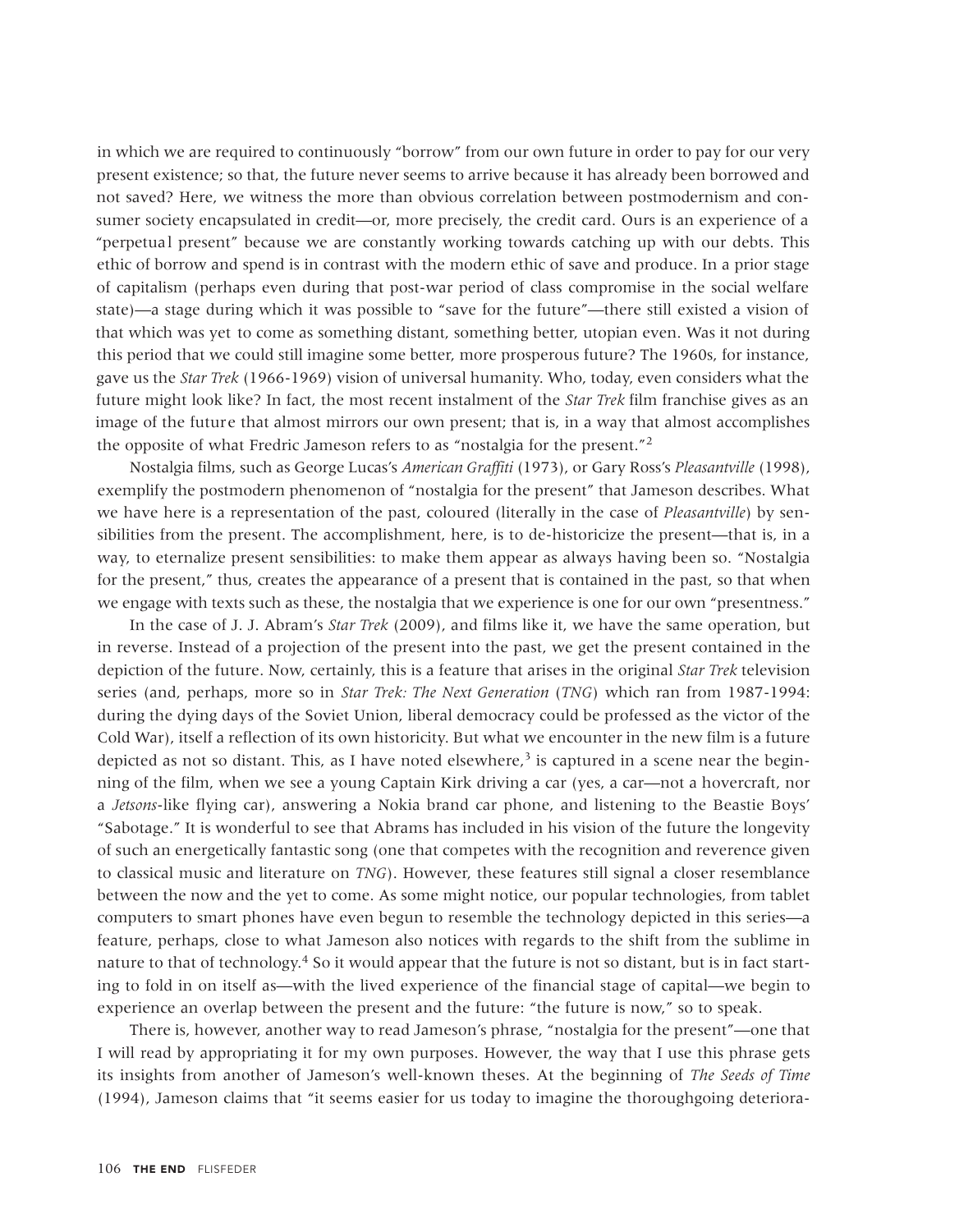tion of the earth and of nature than the breakdown of late capitalism."<sup>5</sup> "Nostalgia for the present," in this sense, rather than referring to the inscription of the present into depictions of the past, takes on a much more cynical characterization: one that signals a utopianism of the present. The cynicism contained in this kind of "nostalgia for the present" is one that puts a prohibition, almost, on the imaginary of the future—or, more appropriately, on a future that presents an alternative to the existing system. This is a cynicism that is contained in Margaret Thatcher's TINA (there is no alternative) formula. "Nostalgia for the present" turns thinking about the future into a strictly *dys*topian endeavour. There *is* no alternative; or, as Francis Fukuyama famously put it in the title of his 1989 essay,<sup>6</sup> we have reached "the end of history"—not in the sense that nothing will now happen, but in the sense that, with the demise of the Soviet Union, the world has finally settled on liberal democracy and the market economy as *the* model for utopia.

## The Sadness of Cynical Reason

"Nostalgia for the present" as a mode of cynicism is representative of the kind of ideological blackmail that seeks to maintain and legitimize the existing state of things. Cynicism, as Todd McGowan puts it, is "a mode of keeping alive the dream of successfully attaining the lost object [of desire] while fetishistically denying one's investment in this idea."7 And, as Slavoj Žižek explains, cynicism is the form that ideology takes in a supposedly post-ideological era.<sup>8</sup> Cynicism, as Peter Sloterdijk puts it, is a kind of "enlightened false consciousness";<sup>9</sup> in psychoanalytic terms, the latter has the structure of "fetishism disavowal," best explained using Octave Mannoni's phrase, "*Je sais bien, mais quand même...*" (I know very well, but nevertheless...).<sup>10</sup> It is this attitude that, as McGowan explains, allows the subject to continue acting as if the conditions of the present will allow her access to the (impossible) object of desire, all the while acknowledging the futility of these actions. The danger of cynicism is that "it allows subjects to acknowledge the hopelessness of consumption while simultaneously consuming with as much hope as the most naïve consumer."<sup>11</sup> This kind of cynical reason, or fetishist disavowal, is the form that ideology takes in a "post-ideological" era, when the problem is not one of ideological mystification. The postmodern subject is a realist, one who is not duped by fallacious representations of reality (i.e., "false consciousness"). But, perhaps there is something in the fantasy of the "end times" that helps to sustain the sublime object of desire for the realist, post-ideological subject.

Today, it is not the representation of false ideals that interpellates the subject. Rather, interpellation operates through real problems that do confront us, such as the very real threat of ecological disaster. As Žižek has noted, the disaster genre in cinema in the "Fukuyamaist" 1990s, as well as some more recent examples, indicate the kind of fantasmatic support that is necessary for the cynical reason that dominates at "the end of history." The popularity of films such as Roland Emerich's *2012* (2009), *The Day After Tomorrow* (2004), and *Independence Day* (1996), or, Michael Bay's *Armageddon* (1998) and Mimi Leder's *Deep Impact* (1998), all seem to suggest the existence of some underlying structure of enjoyment connected to the fantasy of the "end times." A close investigation of these films brings to the surface a recognition of the kind of underlying fantasy that helps to sustain late capitalist society. In *2012*, *The Day After Tomorrow*, *Armageddon*, and *Deep Impact*, we have the sublime of nature invading, taking over, overwhelming, and threatening all life on Earth.<sup>12</sup> Despite all of our modern technological advances, we must still submit to the irrationality of nature.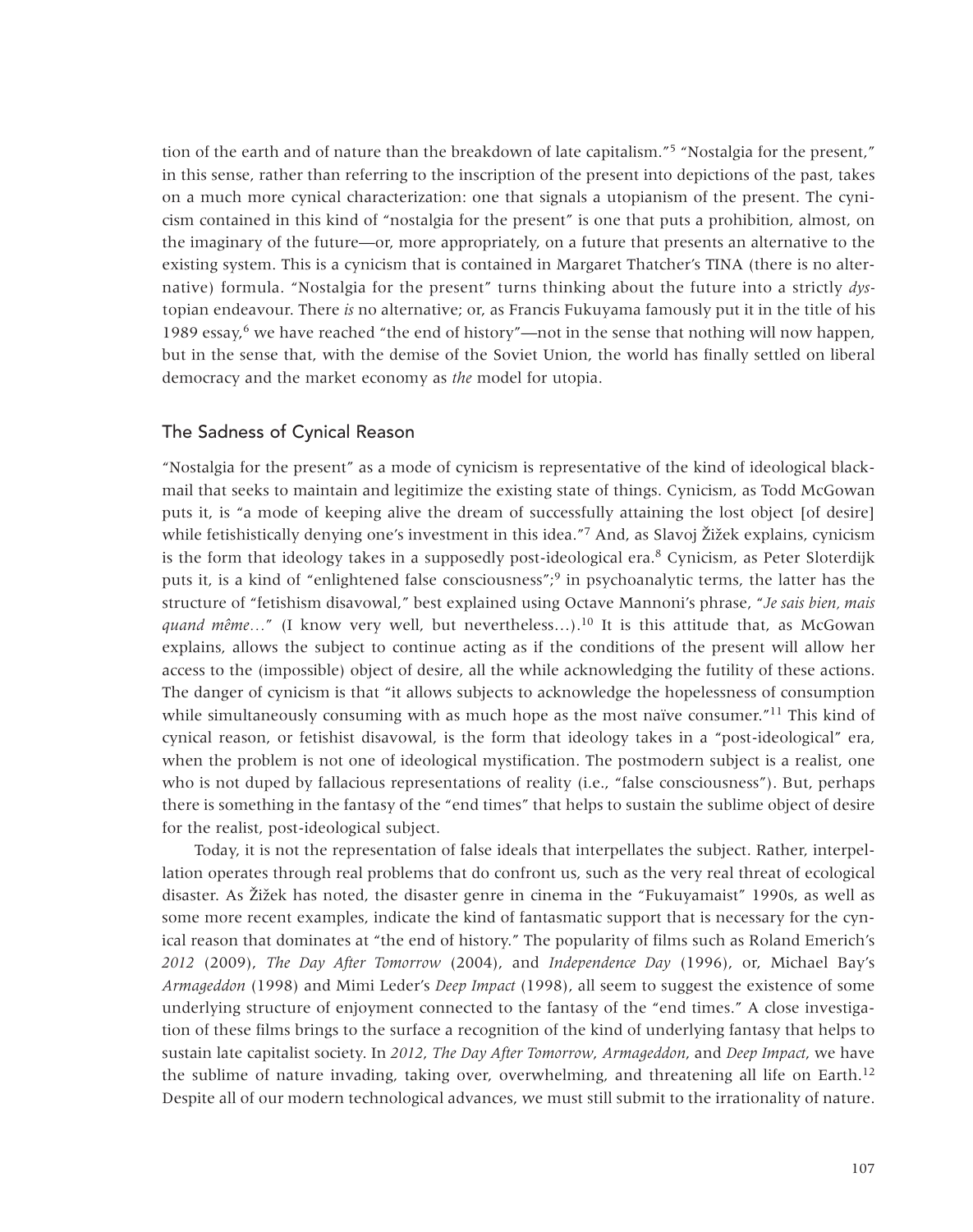The summer of 2013 will also see the arrival of several apocalypse films, including Joseph Kosinski's *Oblivion*, M. Night Shyamalan's *After Earth*, *This is the End*, directed by comedians Evan Goldberg and Seth Rogen,13 the zombie film *World War Z* directed by Marc Foster, and Guillermo del Toro's *Pacific Rim*. Add to these the current vampire and zombie craze with youthful audiences; the end, it would seem, is something on the mind of many.

Writing on Lars von Trier's *Melancholia* (2011),<sup>14</sup> Steven Shaviro notes:

The allure of disaster movies, in an age of capitalist realism, is that they seem to offer us a way out—indeed, the only conceivable way out. Over the past few decades, endless rounds of privatization and austerity, not to mention widespread environmental degradation, have already deprived us of a future. The world of our hopes and dreams has in fact already ended: our day-to-day existence just needs to catch up with this fact. And so our only chance for release from the continuing soft disaster of our lives is for this disaster to become truly universal. If the world ends, then at least we will be freed from the rapacity of financial institutions, and from our ever-increasing burdens of debt. The cinematic spectacle of disaster is in itself intensely gratifying, as well: we see destroyed, before our very eyes, that "immense collection of commodities" after which we have always striven, upon which we have focused all our desires, and which has always ended up disappointing us.<sup>15</sup>

The "capitalist realism" to which he refers is the one defined by Mark Fisher, which denotes "the widespread sense that not only is capitalism the only viable political and economic system, but also that it is now impossible even to imagine a coherent alternative to it."16 Fisher's comments here, as Shaviro notes, echo those claims by Jameson and Žižek regarding the end-of-times cynicism of the reigning ideology.

Shaviro, however, argues that *Melancholia* represents the inverse side of the kind of capitalist realism depicted by Fisher, Jameson, and Žižek. Not only is capitalism just the only game in town, but also now we truly are only waiting for the end. The film, according to Shaviro, refuses the sublimity of nature and deprives the spectator of the spectacle of disaster. Instead, what we get is a "disillusioned account" of the existing world and its destruction, framed from the perspective of the affluent one percent (to use the language of the Occupy movement). As Žižek puts it in his recent opus, *Less Than Nothing* (2012), the attitude of the characters in the film to their impending destruction shifts from one of suicide to one of utter cynicism.17 The disaster in *Melancholia*, Shaviro claims, deprives the spectator of a feeling of release and climax. He goes further, even, in stating that, "these well-to-do people would rather see the whole world come to an end, than give up even the tiniest fraction of their wealth, power, and privilege."18 Unlike with previous disaster films, von Trier, according to Shaviro, "literalizes" the Earth's destruction. Usually, disaster is presented as a metaphor for our inability to imagine an alternative future (or system, economic or political). But in *Melancholia*, the disaster is to be taken literally: this is all that truly awaits us.

Žižek, though, while essentially agreeing with this perspective adds an important caveat: this attitude, of literally accepting the end of the world, is the only possible way to save the world.<sup>19</sup> Accepting the end of the world means that we, ultimately, have traversed the fantasy that *stages* the end of the world only as an excuse for our continued cynical relation to our desire. This is not unlike his controversial remarks about ecology as a conservative ideology.<sup>20</sup> Here, he does not dis-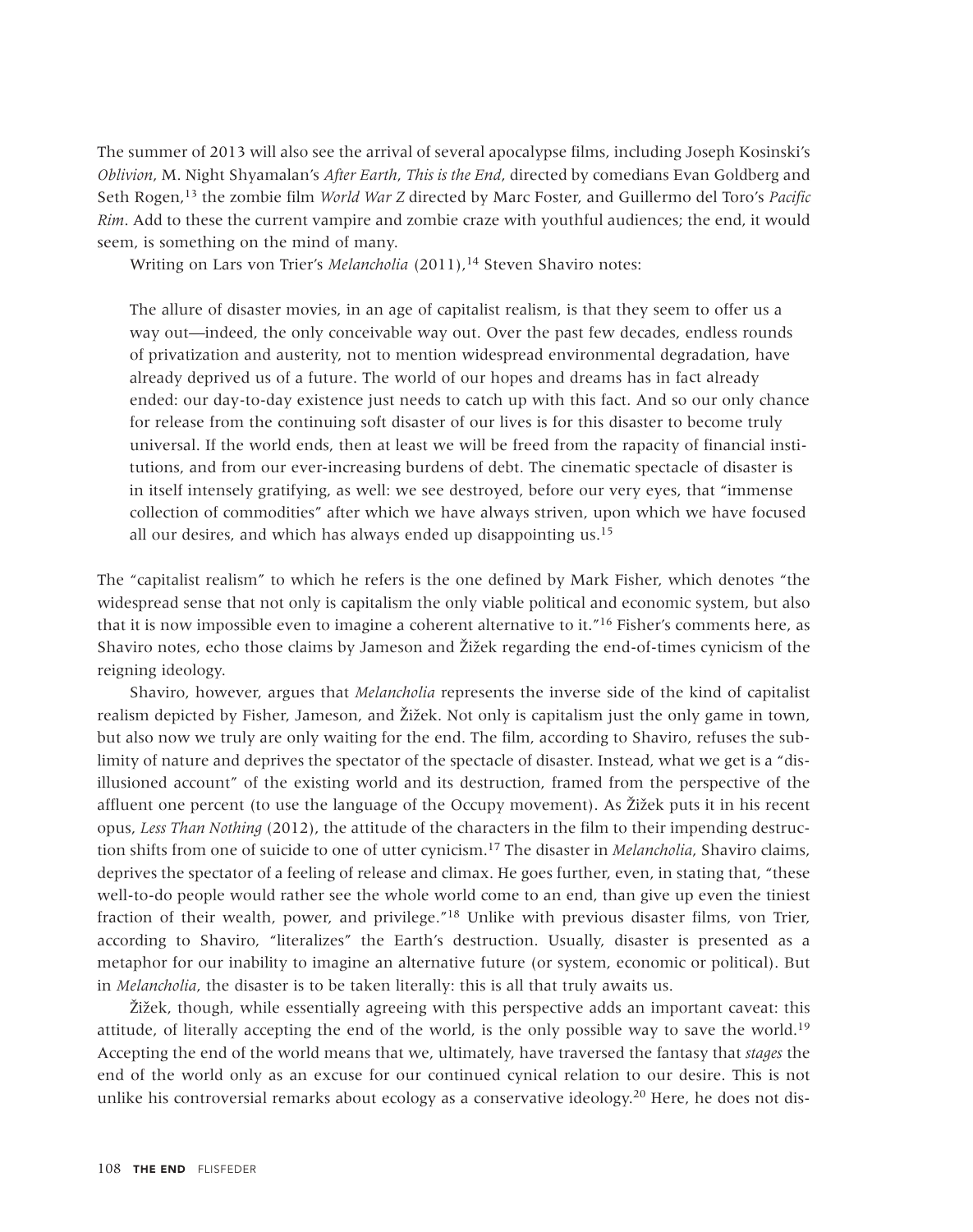

Kirsten Dunst as Justine in Lars von Trier's Melancholia (2011).

agree with environmentalism, *per se*. Rather, Žižek's point is that there is an underlying fantasy in some ecological discourse that disavows the chaotic aspect of nature, that tries to idealize nature, without including in the picture the truly terrible, even "disgusting" elements of nature. A true ecologist, according to Žižek, must not idealize nature—she must accept nature in all of its disgusting excess. Here, the point not to be missed is that accepting, *literally*, the end of the world, and not simply fantasizing about the end, is the only hope that we have for moving beyond the current deadlock of the capitalist system. Accepting the end might be the only thing that gives us enough strength to forcefully enjoin us towards real action… but what, if anything, awaits us?

#### A Spectre is (Still) Haunting…

Communism is already acknowledged by all [global] powers to be itself a Power. —Marx and Engels, *The Communist Manifesto*

We might also interpret these depictions of the end of the world as, not signalling the end of times, but rather as signalling the end of *capitalism*. As we continue to experience the ever spiralling crises of capitalism, since the big financial meltdown of 2007-2008, we might come to recognize that the cultural perception of the end might be one, rather, of capitalism itself. The current onslaught of disaster movies might, then, be symptomatic of the system itself coming to terms with its own demise. If the fantasy of the "end times" is the underlying "spectral" dimension to the reigning ideology, what, then, is its overt articulation of the "end"?

The fantasy of the end times is being met by a much more conspicuous ideological response to the crisis of capitalism—that is, the resurfacing of hysteria over the "Communist threat." The last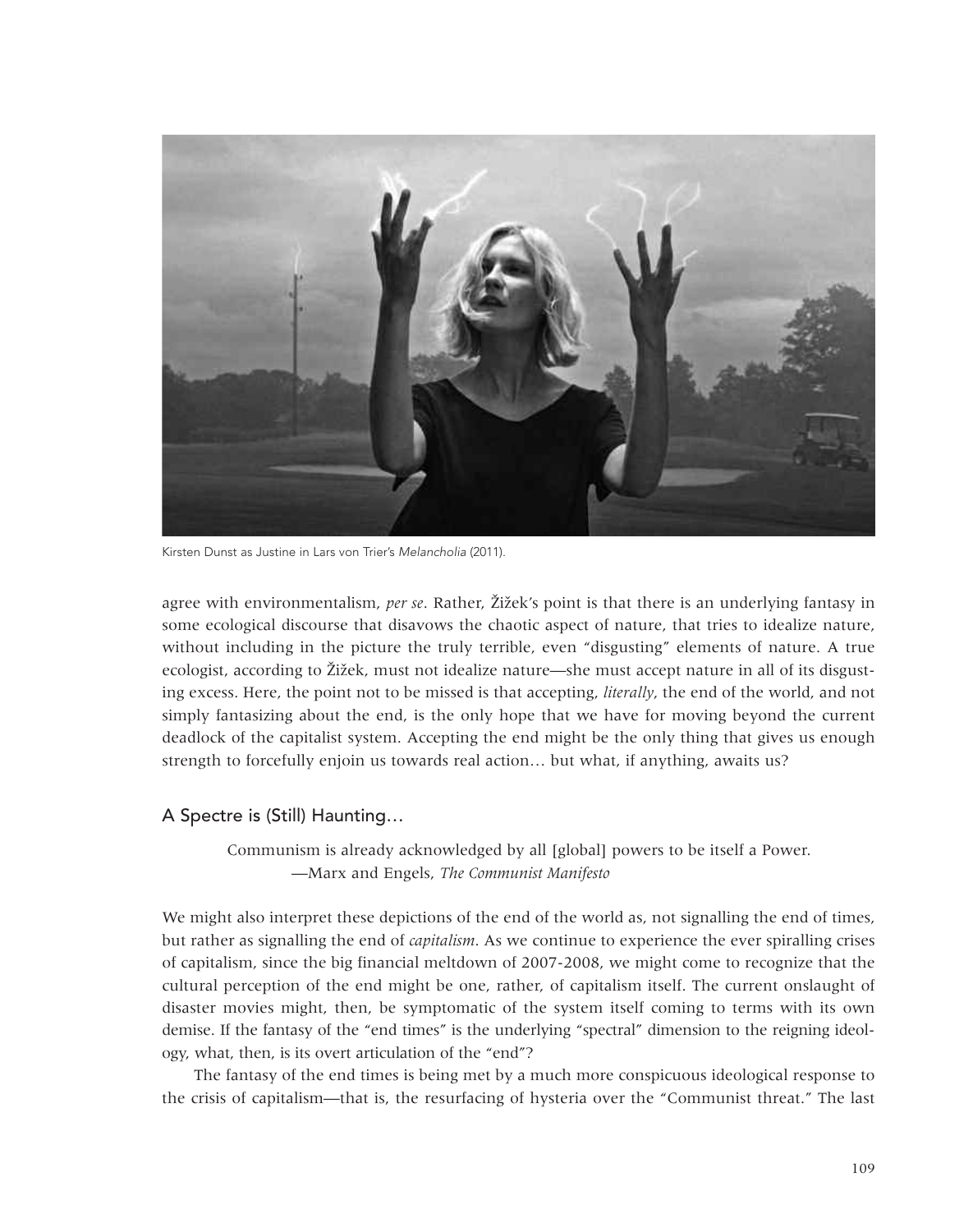couple of years have seen a rise in political resistance to capitalism, from the so-called "Arab Spring" to the Occupy Wall Street movement. But, at the same time, popular culture has also provided us with reminders of anti-Communism. This has come in various guises, in which I include the release of sympathetic biographic films about anti-Communist figures such as J. Edgar Hoover and Margaret Thatcher. Clint Eastwood's *J. Edgar* (2011), starring Leonardo DiCaprio, exemplifies perfectly the kind of ideological mystification that is typical of mainstream popular culture after the arrival of cultural studies. Here, attention is drawn away from the role that Hoover played in spying on suspected Communist radicals in the United States through a pseudo-progressive representation of his ambiguous homosexuality. The film is sympathetic to Hoover, very similar to the way that Phyllida Lloyd's *The Iron Lady* (2011) presents Margaret Thatcher (played by Meryl Streep) well-known for her union-busting and leadership in bringing neoliberalism and market fundamentalism to the United Kingdom—as a kind of pseudo-feminist hero (one, perhaps, that sets an ill-formed precedent for calling someone like Sarah Palin a "feminist"). My claim is that this trend of re-popularizing, or re-familiarizing the public with figures such as Hoover and Thatcher—controversial figures who (like Ronald Reagan in the United States) helped to plant the foundations of twentieth century conservatism—comes at a moment when the capitalist system is itself in crisis. And perhaps the images of figures such as these exemplify another form of Jameson's "nostalgia for the present": a representation of present conservative sensibilities, during the moment of capitalism in crisis, into images of past conservative leaders.

It is odd to think that mainstream popular culture is reverting back to anti-Communism, since the current crisis of capitalism can be blamed on nothing other than its own internal contradictions. The crisis occurred at a moment when organized labour has been severely weakened and at a moment when there is no other significant global power onto which the crisis can be blamed. Here, then, we need to view the current reversion to anti-Communism in popular culture with suspicion. A case in point is the re-make of the 1980s teen action-drama *Red Dawn* (John Milius, 1984), with its "all-star" 80s cast that included Patrick Swayze and Jennifer Gray (pre-*Dirty Dancing*), C. Thomas Howell, Lea Thompson, and Charlie Sheen. This film tells the story of a group of teenagers who defend their small mid-Western town from an invasion from the Soviet Union. In the re-make (Dan Bradley, 2012), North Korea is the invader. The original film has sustained very little popularity and was, itself, not really received with tremendous critical acclaim. Why, then, the need to release a re-make of a film that has slipped below the radar of popular recognition, especially at this particular historical moment?

The new FX television series *The Americans* (2013–present) also seems to offer up an American version of post-Soviet *ostalgie* (a term referring to the particular nostalgia for the former socialist republics). [Fig. 4] German films, such as Wolfgang Becker's *Goodbye Lenin!* (2003) and Florian Henckel von Donnersmarck's *The Lives of Others* (2006), both, according to Žižek,21 present a kind of sentimental *ostalgie*/nostalgia for the past of the Communist German Democratic Republic (GDR). In a similar way, *The Americans* presents a sentimental attachment to the past hysteria of the Communist threat inside the U.S. during the Cold War (a hysteria that had been provoked, even, by figures like Hoover).

*The Americans* is a series about a pair of KGB spies living as a married couple, Philip and Elizabeth Jennings, with two children (who do not know the true identities of their parents) in Washington D.C. in the early 1980s. In the series premiere, an FBI counter-intelligence agent, Stan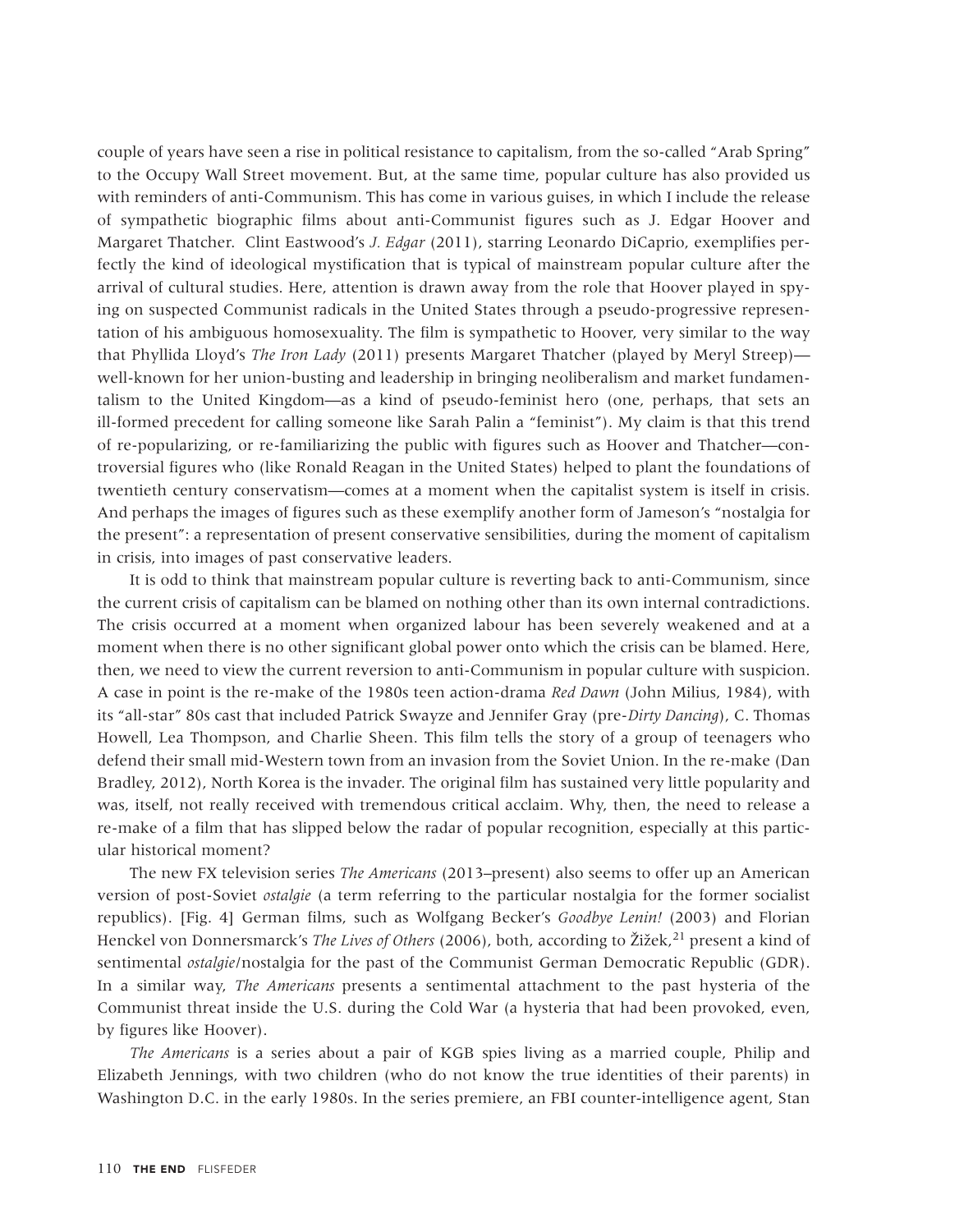

Leonardo DiCaprio as J. Edgar Hoover in Clint Eastwood's J. Edgar (2011).



Meryl Streep as Margaret Thatcher in Phyllida Lloyd's The Iron Lady (2011).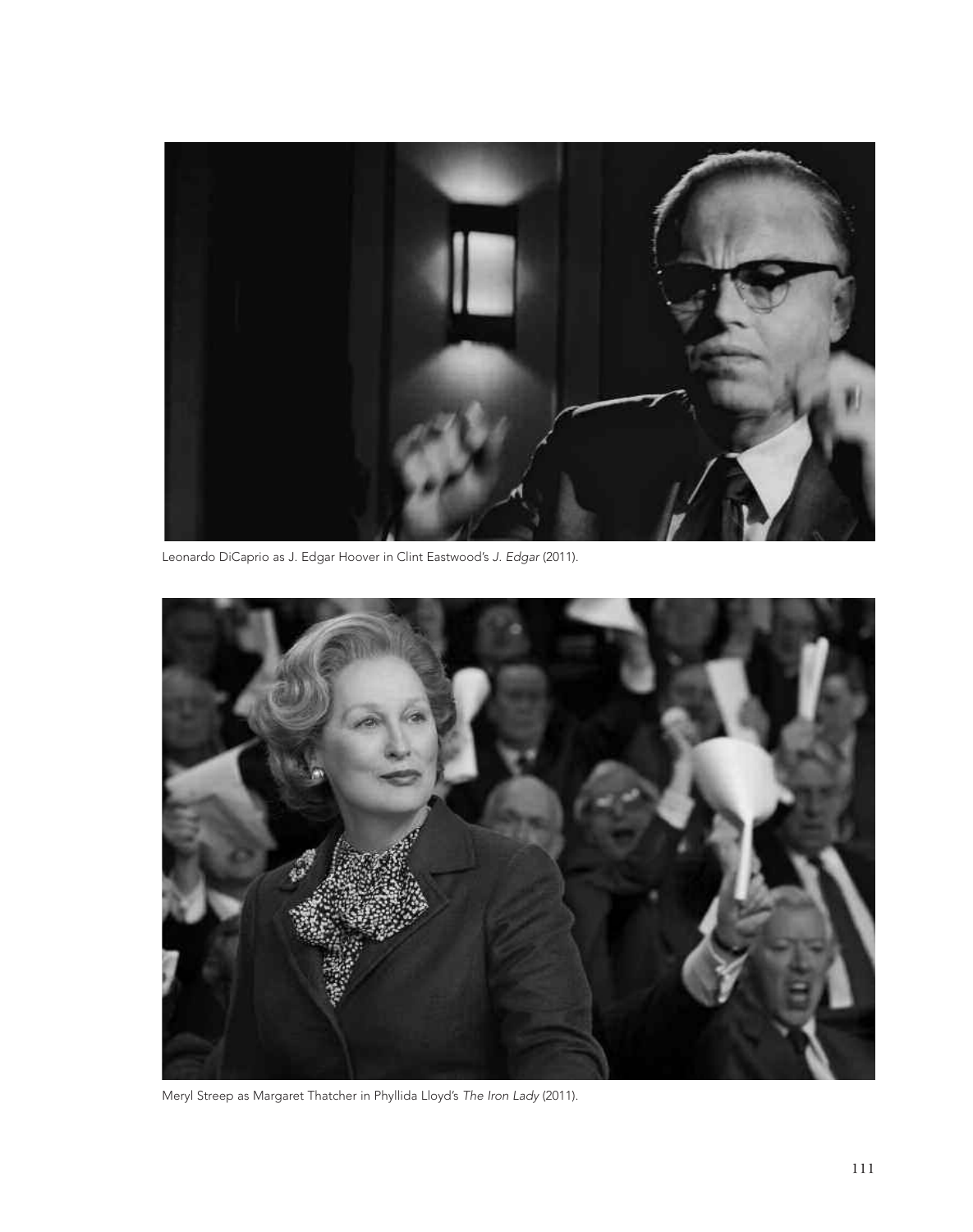

Promotional poster for the FX television series, The Americans (2013–).

Beeman, and his family move in to a home across the street from the Jennings family. Beeman is part of an FBI operation to go after Soviet agents operating inside the U.S. The Beemans become friends with the Jennings, not knowing that they are, in fact, the very spies that they are looking for. The series mirrors, in a way, the plot of the Showtime series, *Homeland* (2011–present), about an American soldier turned terrorist, who helps to plan an attack inside the US. What is interesting about *The Americans* is that, here, we see a turn away from the decade-long emphasis on the post-September 11 "terrorist threat," towards one that returns a nostalgic ("*ostalgic*") gaze to fighting the Communist threat—a kind of "nostalgia for the present" that inscribes the post-crisis political sentiments of the past few years onto a resurfacing image of the Communist infiltration.

What these various returns to images and figures of anti-Communism signal is that, in the current moment of capitalism in crisis, all the powers of the world *are* acknowledging Communism as a present force—or at least something like it. The threat of a democratic

anti-capitalism is, with movements like Occupy Wall Street, perhaps worrying to the reigning order. The resurgence of anti-Communism (or, at least, *ostalgie* for anti-Communism), in this light, should be seen as an attempt to nip revolutionary action—or at least sentiments sympathetic to the latter in the bud.

#### The "Communist Horizon"

It is high time that Communists should openly, in the face of the whole world, publish their views, their aims, their tendencies. —Marx and Engels, *The Communist Manifesto*

There is a wonderful feature in Ernest Mandel's introduction to the third volume of Marx's *Capital*. Mandel provides a diagram that details a (reductive) outline of Marx's arguments throughout his analyses of capital. This diagram demonstrates all of the various possibilities that Marx observes, notes, and predicts regarding the ways that capitalists can and tend to resolve contradictions within the system, ultimately leading towards a collapse of the capitalist system itself. What is intriguing about Mandel's diagram is the way that it ends up bringing together two possible outcomes at the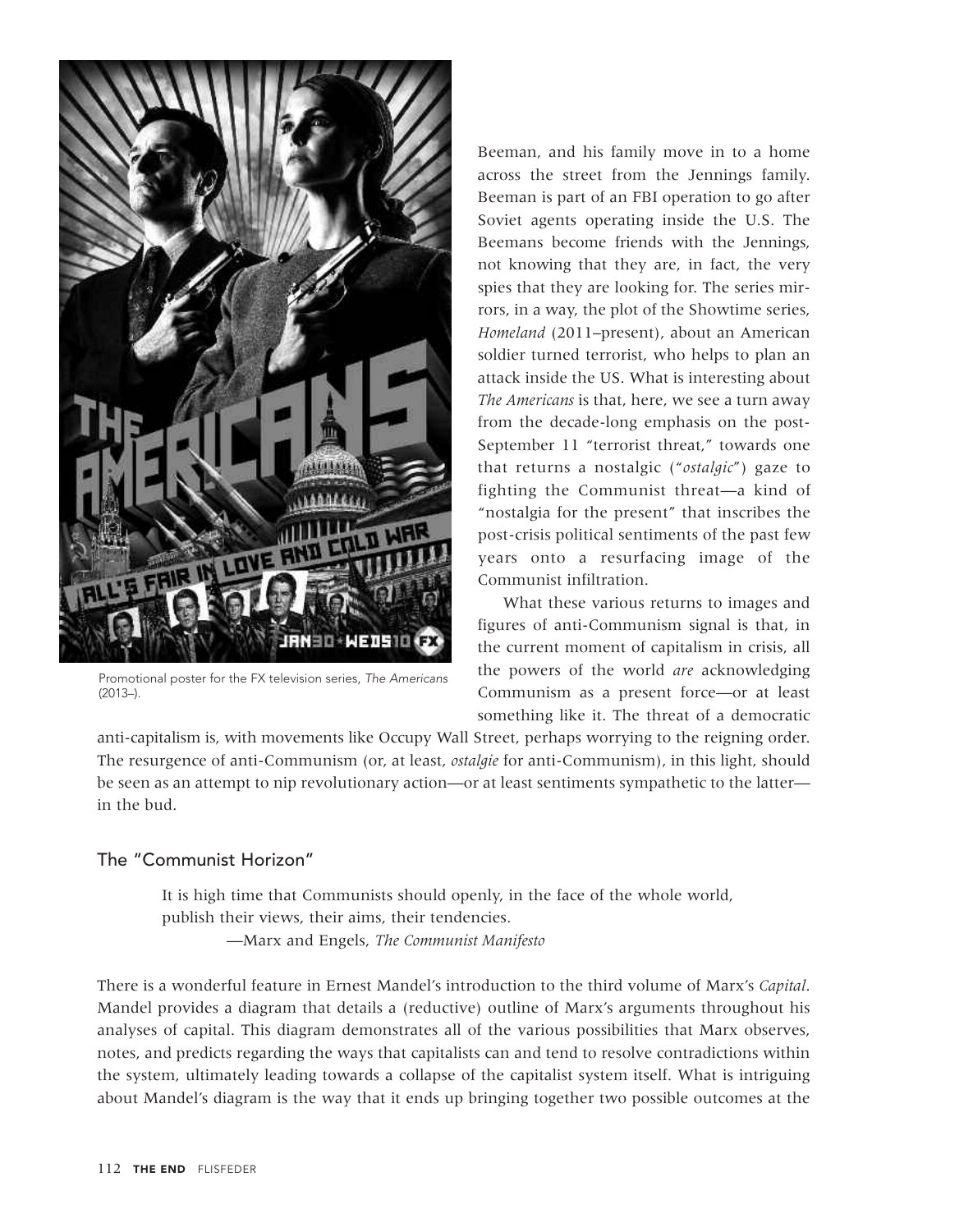end, at the point at which the system begins to collapse: "socialism," or "the decay of civilization."<sup>22</sup> That is to say, that even in Mandel's outline of Marx's critique of capital, we find the two outcomes that are the topic of the present investigation: Communism *or* the end of the world.

As I have argued, the cynical response to these two potential outcomes, from the perspective of the reigning ideology, amounts basically to the claim that they are (essentially) the same thing. And this perspective merits attention because both Communism and the end of the world *do* amount to the same thing for the capitalist mode of production. Each signals the end of capitalism in one way or another: either the end of all life on Earth, or the transition to a new mode of production, political system, etc. For those, though, who see our salvation from "the end" in the transition to some new political and economic system, the word "Communism" again has been given importance. But we should read, as well, the significance of the word for the reigning order.

In the preamble to *The Communist Manifesto*, Marx and Engels note how all parties in opposition to the reigning power have been accused of being "communistic." It is in this sense—that of being accused by the reigning power of being "communistic"—that it is those in power who start by naming the forces in opposition. We see this again, today, with the resurgence of anti-Communist ideology in popular culture. It is therefore the reigning capitalist order that has given, on the one hand, the name to its historical opponent. On the other hand, as Jodi Dean notes, "Communism is reemerging [*sic*] as a magnet of political energy because it is and has been the alternative to capitalism."<sup>23</sup> The Right, she observes, "positions Communism as a threat because it names the defeat of and alternative to capitalism."<sup>24</sup> Just as, today, the word "capitalism," in the wake of the emergence of the current crisis, is being used in popular discourse (a sign of the influence of its critique is when the word itself comes back into popular use), the word "Communism" is being articulated as *the* signifier for radical oppositional forces *against* capitalism. Dean also notes that, "In light of the planetary climate disaster and ever-intensifying global class war as states redistribute wealth to the rich in the name of austerity, the absence of a common goal is the absence of a future." $25$  "Communism" is re-emerging as the name for the common goals of radical emancipatory projects. The future will be "communistic" or it won't be.

Communism is, again, two decades after the fall of European Communism, a topic of thought for Leftist intellectuals. The "Communist hypothesis," as Alain Badiou puts it,

remains the right hypothesis.…If this hypothesis should have to be abandoned, then it is not worth doing anything in the order of collective action….[H]olding on to the Idea [of Communism]…does not mean that its first form of presentation, focussed on property and the state, must be maintained just as it is, in fact, what we are ascribed as a philosophical task... is to help a new modality of existence of the hypothesis to come into being.  $^{26}$ 

Žižek, though, in contrast to Badiou, argues that Communism *must* be historicized in relation to actual historical problems and antagonisms. For Žižek, the actuality of Communism requires making reference to the crises and antagonisms within global capitalism that *prevent* indefinite production. These antagonisms are, according to Žižek, crises of "the commons." He describes the latter as "the shared substance of our being" $27$ —that is, the actual material and intellectual resources upon which humanity as a whole is dependent. For Žižek, it is the *privatization* of the commons that justifies the resuscitation of "Communism."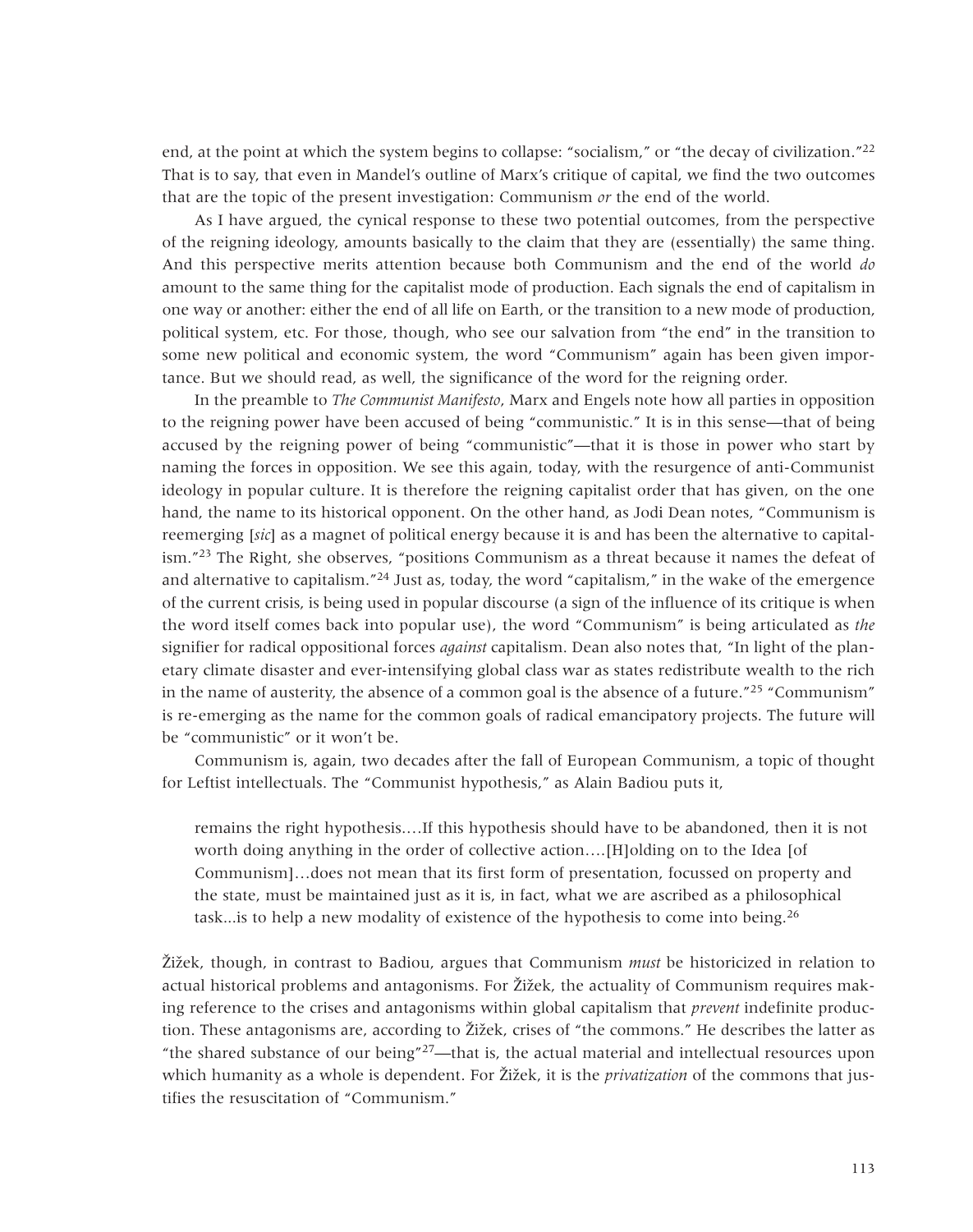Žižek, along with Dean and Bruno Bosteels,28 argues, as well, for the necessity of some kind of organizational form, like the Party, without which, as Dean puts it, Leftist politics will remain as a "politics without politics."29 The Party, according to Dean, "provides a vehicle through which [the exploited] can understand their actions and express their collective will."<sup>30</sup> In contrast to twentieth century Communism, according to Bosteels, the new Party formation "would no longer be the incarnation of the iron laws of historical necessity running things behind our backs while we applaud in unison the apparatchiks. Instead, it would simply name the flexible organization of a fidelity to events in the midst of unforeseeable circumstances."31 Or, as Žižek puts it, the Party does not provide the answers: "It is the people who have the answers, they just do not know the questions to which they have (or, rather, are) the answer." $32$  It is the role of the Party to articulate the questions to which the people provide, themselves, the answers. All of this is to say that, although we are seeing symptomal signs of the collapse of capitalism in popular culture—signs that indicate that the system is hitting a wall—there is absolutely nothing here that suggests that the system itself can evolve beyond its own deadlocks. Worse, even, is that in the midst of the current crisis we are seeing the resurgence of authoritarian governments and the rise of ultra-Right state forces, as well as fascistic subcultures that are expressing problems in the current crisis in new forms of violent racism and ethnic chauvinism. The system will not dissolve on its own internal contradictions. The Event of the current crisis of capitalism (to use Badiou's term) calls forth a new historical Subject.

We tend, according to David McNally,

to think of history as a record of past events, of things that are over and done with. We find it difficult to view our current moment as profoundly historical. Yet, the present is invariably saturated with elements of the future, with possibilities that have not yet come to fruition, and may not do so—as the road to the future is always contested.<sup>33</sup>

The paradox is that the two popular images of post-capitalist society—one of the disaster/end times, the other of the Communist alternative—work together to mutually reassure the legitimacy of the existing system. That is, they are attempts to put a fix on the present. Their message: don't bother thinking of alternatives (i.e., TINA), they are either too grim, or non-existent/impossible. The fantasy is, here, an instance of internalized prohibition that sustains the subject's desire within the existing co-ordinates of financial and neoliberal capital. The fantasy of the end times and the fantasy of Communism are two sides of the same underlying spectral support for the continued reign of the capitalist system. What is significant, however, is that the return of anti-Communist ideology signals an awareness on the part of the capitalist class that radical change *is* possible, and as Dean notes, it is for this reason that mainstream discourse incites us to be fearful of it: "The Right, even the center, regularly invokes the possibility of radical change, and it associates that change with Communism."34 In the face of the cynical reason of the reigning order—a reasoning that equates Communism with the end of the world—the point, as Žižek puts it, is the following: "our message today should be: do not be afraid, join us, come back! You've had your anti-communist fun, and you are pardoned for it—time to get serious once again!"35 Our choice, today, is Communism *or* (else) the end of the world.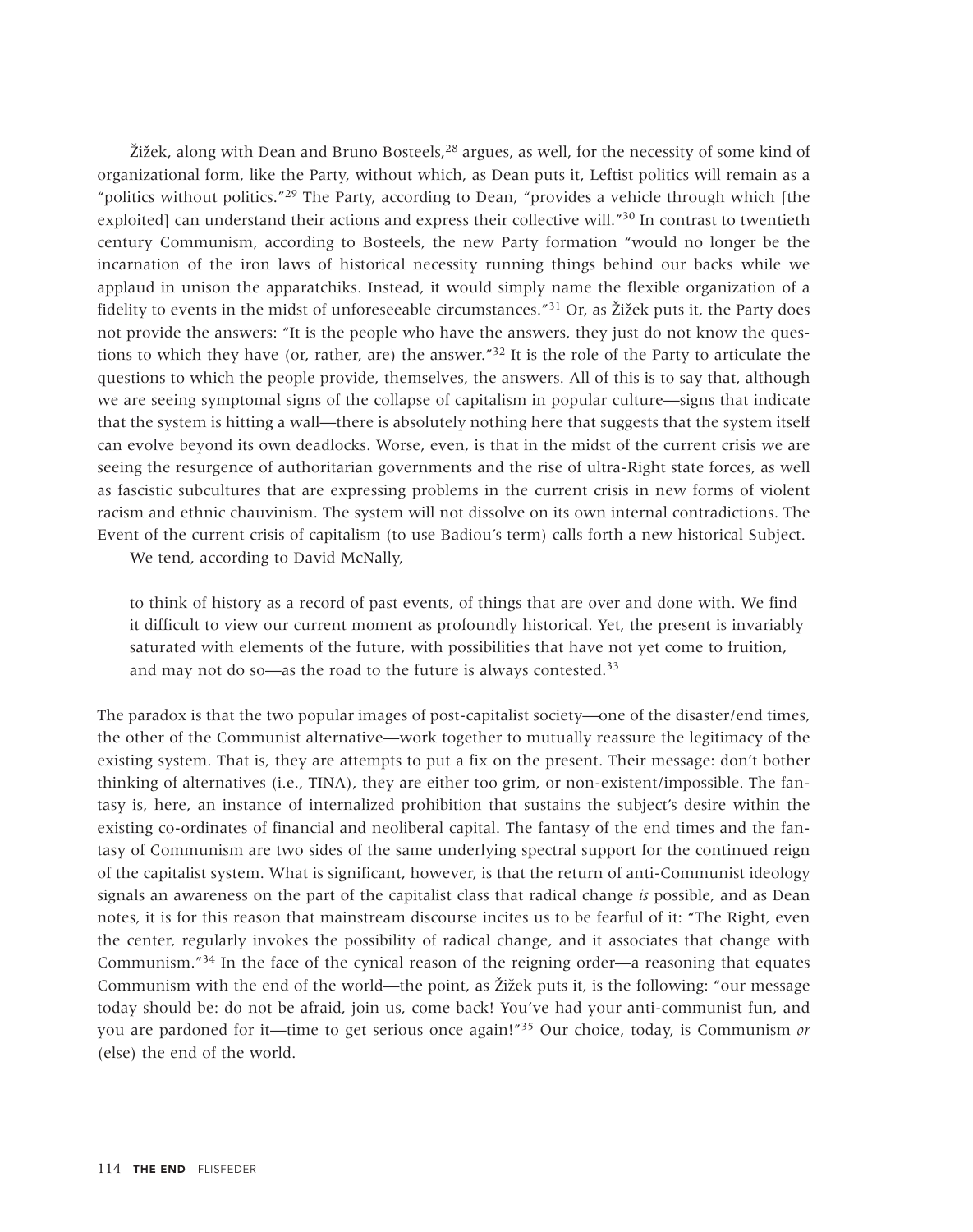#### **NOTES**

- Fredric Jameson uses this phrase in his essay, "Postmodernism and Consumer Society," in The Anti-Aesthetic: Essays on Postmodern Culture, ed. Hal Foster (New York: The New Press, 1998), 137.
- 2 Fredric Jameson, Postmodernism; or, The Cultural Logic of Late Capitalism (Durham, NC: Duke University Press, 1990), 279-296.
- Matthew Flisfeder, The Symbolic, The Sublime, and Slavoj Žižek's Theory of Film (New York: Palgrave Macmillan, 2012), 137-138.
- See Fredric Jameson, "Postmodernism, or, The Cultural Logic of Late Capitalism," New Left Review I.146 (1984): 53-92; 76-90.
- 5 Fredric Jameson, The Seeds of Time (New York: Columbia University Press, 1994), ii.
- 6 Francis Fukuyama, "The End of History?," The National Interest 16 (Summer 1989): 3-18.
- 7 Todd McGowan, Out of Time: Desire in Atemporal Cinema (Minneapolis: University of Minnesota Press, 2011), 29.
- 8 Slavoj Žižek, The Sublime Object of Ideology (New York: Verso, 1989), 28-30.
- 9 Peter Sloterdijk, Critique of Cynical Reason, trans. Michael Eldred (Minneapolis: University of Minnesota Press, 1987), 5.
- 10 See Octave Mannoni, Clefs pour l'imaginaire: ou, L'autre scène (Paris: Éditions du Seuil, 1969).
- 11 McGowan, 29.
- 12 We could even compare this kind of overwhelming character of the sublime in nature to Hitchcock's The Birds (1963) or M. Night Shyamalan's The Happening (2008)—films in which nature inexplicably bites back in full force, without purpose. It is the finite aspect of life on Earth, however, that is much more pronounced in films like 2012 and The Day After Tomorrow.
- 13 The apocalypse is even a topic for comedy. Another example is Lorene Scafaria's Seeking a Friend for the End of the World (2012), starring Steve Carell and Keira Knightly, which tells the story of a man who is abandoned by his wife in a panic as an asteroid is on its way to collide with Earth.
- 14 It is worth comparing Melancholia to Don McKellar's Last Night (1998), using Shaviro's own conception of the "anti-sublime." This film is similar to Melancholia in the way that it depicts the end of the world, deprived of spectacle and disaster, unlike Armageddon and Deep Impact. See Steven Shaviro, MELANCHOLIA, or, The Romantic Anti-Sublime, Sequence 1.1, 2012, PDF ebook published by REFRAME, University of Sussex.
- 15 Shaviro, 8.
- 16 Fisher, cited in Shaviro, 8.
- 17 Slavoj Žižek, Less Than Nothing: Hegel and the Shadow of Dialectical Materialism (New York: Verso, 2012), 801.
- 18 Shaviro, 8.
- 19 Slavoj Žižek, "The Optimism of Melancholia," video, from Big Think website, http://bigthink.com/search? utf8=%E2%9C%93&q=zizek+optimism.
- 20 See Examined Life, directed by Astra Taylor (2008; Toronto: National Film Board), Film.
- 21 Slavoj Žižek, In Defense of Lost Causes (New York: Verso, 2008), 61-64.
- 22 See Ernest Mandel, introduction to Capital: Volume III, by Karl Marx, trans. David Fernbach (New York: Penguin, 1991), 14-15.
- 23 Jodi Dean, The Communist Horizon (New York: Verso, 2012), 10.
- 24 Ibid., 51.
- 25 Ibid., 15.
- 26 Alain Badiou, The Meaning of Sarkozy, trans. David Fernbach (New York: Verso, 2008), 115.
- 27 Slavoj Žižek, First as Tragedy, Then as Farce (New York: Verso, 2009), 91.
- 28 See Bruno Bosteels, The Actuality of Communism (New York: Verso, 2011).
- 29 Dean, 19.
- 30 Ibid., 243.
- 31 Bosteels, 243.
- 32 Slavoj Žižek, The Year of Dreaming Dangerously (New York: Verso, 2012), 89.
- 33 David McNally, Global Slump: The Economics and Politics of Crisis and Resistance (Oakland, CA: PM Press, 2011), 1.
- 34 Dean, 46.
- 35 Žižek, First as Tragedy, 157.